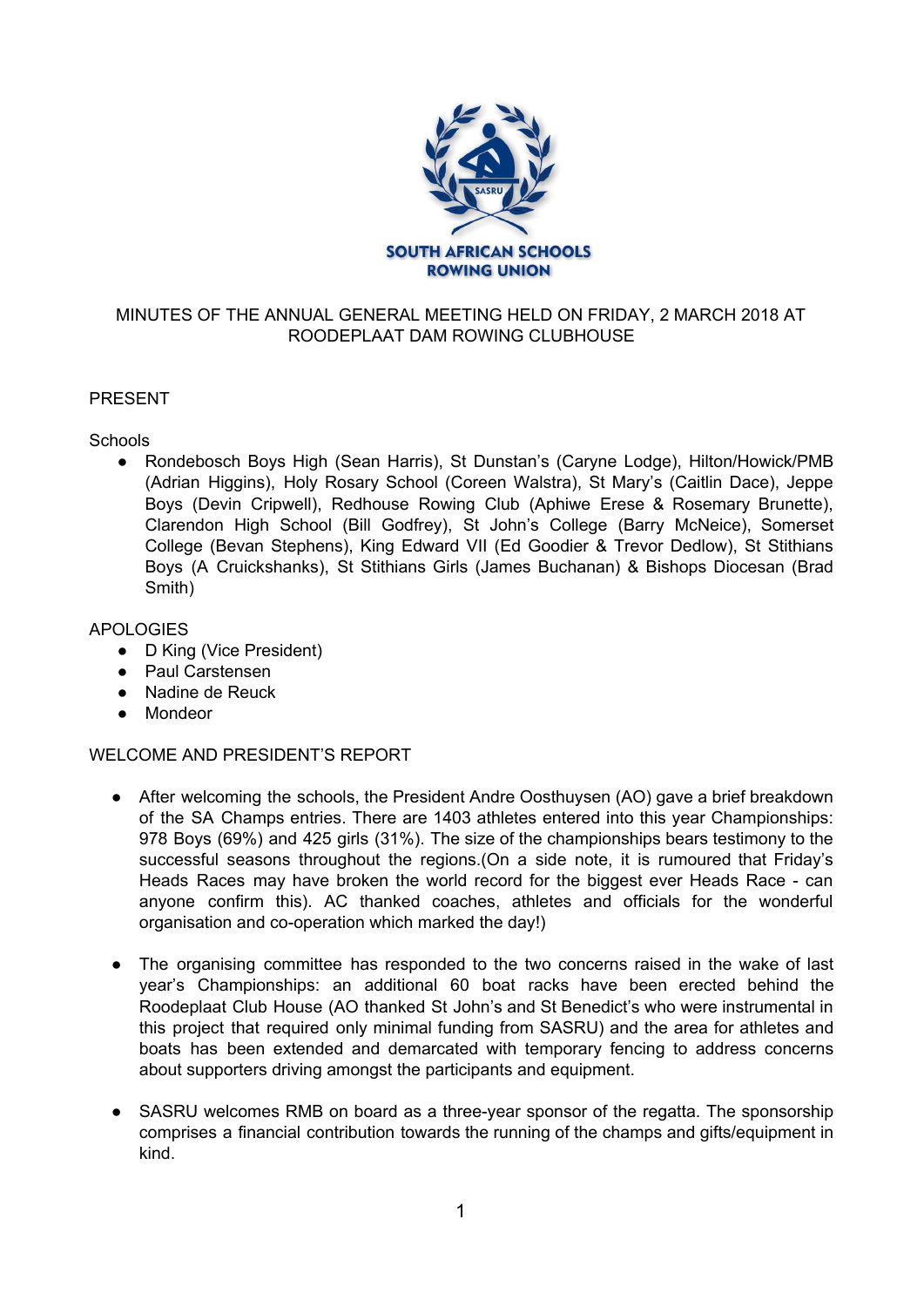- Although some "growing pains" are being experienced in terms of the roll-out of new events and the best way forward, the growth of girls' rowing must remain a priority for SASRU
- A coaches' register has been created on the SASRU Website (Under the "About Us" tab) and all coaches (both fulltime and parttime) are encouraged to register.
- Over the course of the next two months a digital nomination and voting process will be conducted to elect chairpersons for the following SASRU Commissions:

Coaches Commission International Commission - Junior National Squad SASRU Improved Performance Initiatives (SASRU U16 Tour & U15 Camp) **Transformation** Development & Sustainability (Emerging schools and schools at risk; Fleet development) Girls' Rowing **SAROC** 

Nominations by 28 March 2018 Voting to be concluded by 11 April SASRU Plenary - Friday, 25 May 2018 (at St Benedict's)

- AO referred to his recent correspondence regarding the SASRU U16 Development tour and apologised for the confusion and conflict that has arisen in this regard. The change in selection policy was badly managed.
- SASRU is entirely dependent on volunteers and a call was made for additional volunteers to step up and support the committee by standing as commission chairs. It is extremely difficult for individuals to occupy more than one portfolio and a limited number of individuals are being "stretch" beyond their capacity. With more volunteers in the mix, SASRU would enjoy a greater momentum and commissions will have a greater clarity of focus.
- AO thanked St Andrews, Grahamstown for hosting another successful Boat Race.

#### FINANCIAL REPORT

● The Treasury Report for the 2017 Championships and the SASRU balance sheet are attached to these minutes.

#### ELECTION OF OFFICE BEARERS

- Andre Oosthuysen re-elected as President (Nomination: Bill Godfey, Second A Higgins)
- Deanne King was elected as Vice President (Nomination: Caitline Dave)
- Regional reps remain unchanged.

Gauteng - Ed Goodier Kwazulu Natal - Adrian Higgins Eastern Cape - Bill Godfrey Western Cape - Bevan Stephens

## REGATTA DATES

- The South African Schools Boatrace 2018 was set for the 7th to 8<sup>th</sup> of December 2018.
- South African Schools Rowing Championships 2019 dates were set as 1 3 March 2019.